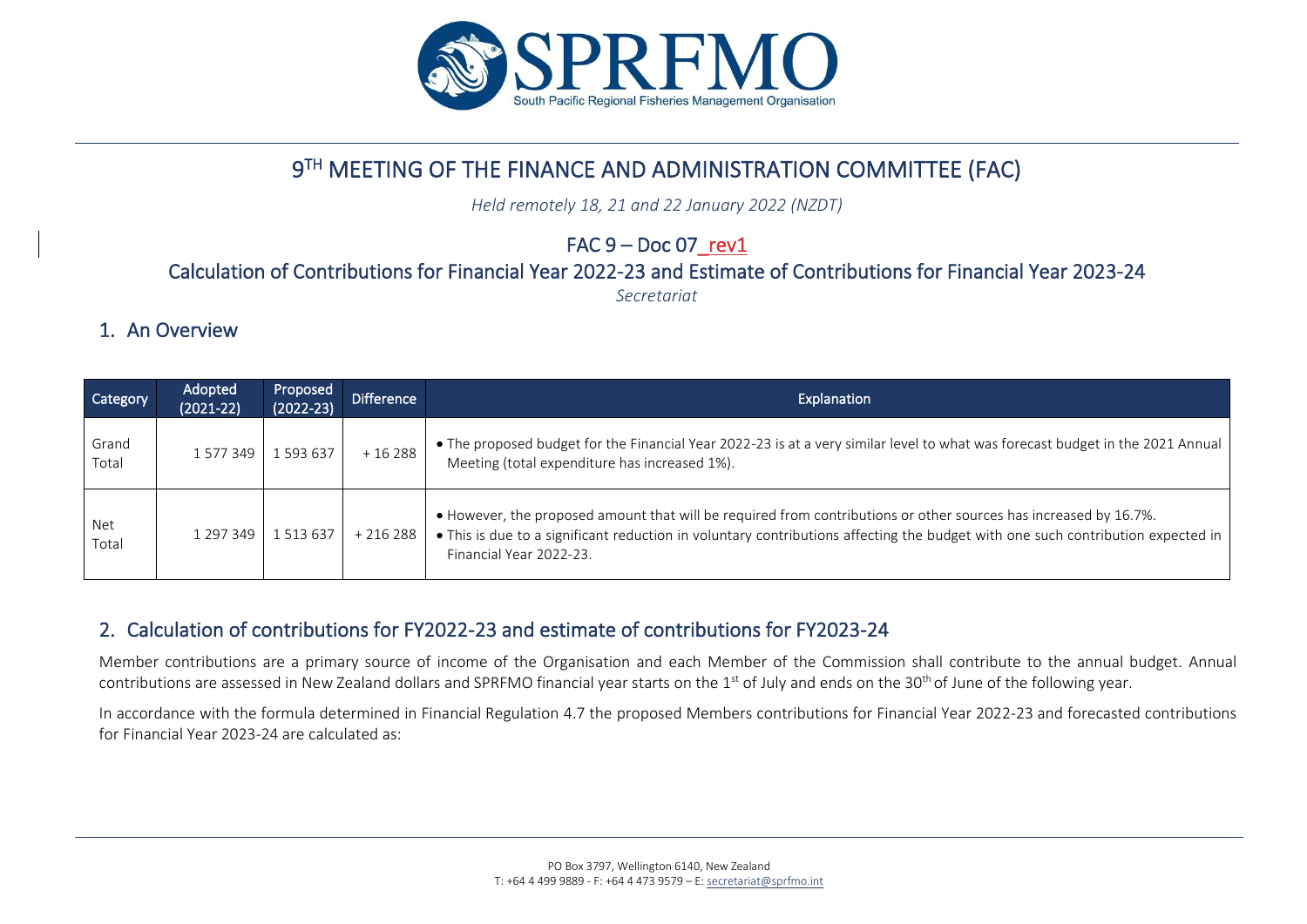



#### a) a base fee of 20%

 i. 10% of which is divided in equal shares between all Members of the Commission except that Chile, Cuba, Ecuador, Peru, and Vanuatu for both Financial Year 2022-23 and forecast Financial Year 2023-24; Their notional shares reduced by 25% with the consequent shortfall apportioned equally among the other Members of the Commission; and

 ii. 10% of which is calculated by summing the total number of years in which Members of the Commission engaged in fishing over a five-year period (reference years 2016-2020 are used for Financial Year 2022-23; reference years 2017-2021 are used for Financial Year 2023-24), and then assigning the 10% fee proportionally amongst the active Members, based upon the number of years each Member has engaged in fishing (as defined in Article  $1(g)$ ) in this period;

- b) a national wealth component of 30%, 15% of which has been divided among the Members of the Commission according to their respective Gross National Income (as defined by the World Bank, or equivalent institution available), and 15% divided among Members according to their Gross National Income per capita (as defined by the World Bank, or equivalent institution available); and
- c) a catch component of 50%, 37.5% of which has been divided among the Members of the Commission fishing for pelagic fishery resources and 12.5% divided among Members fishing for demersal fishery resources. The catch component is calculated on the basis of a five-year average<sup>1</sup> of each Member's respective catch limits and quota allocations prescribed under SPRFMO CMMs, where available, or otherwise a five-year average<sup>2</sup> of its total reported annual catch of the relevant fishery resources, subject to:

i. a factor of 0.5 being applied to the five-year average for catches of *Dosidicus gigas*.

ii. where a catch limit or quota applies to a fishery resource that straddles the Convention Area and an area under a Member's National Jurisdiction, then each of those Members'<sup>3</sup> relevant catch contributions for the purposes of calculating the five-year average referred to above has been derived using the proportion of their total catch taken from the Convention Area over the preceding ten-year period<sup>4</sup>.

The proposed schedule of contributions for the Financial Year 2022-23 (as per the proposed budget in FAC9-Doc06) is shown on the next page with the forecast schedule of contributions for the Financial Year 2023-24 shown on the page following.

Additional details concerning the basis for the assessed contributions (for Financial Year 2022-23) are show in Annex 1.

<sup>1</sup> Reference years 2016-2020 for Financial Year 2022-23; reference years 2017-2021 for Financial Year 2023-24

<sup>2</sup> Ibid

<sup>3</sup> Chile, Ecuador

<sup>4</sup> For Chile's and Ecuador's *Trachurus murphyi* catch, reference years 2010-2020 for Financial Year 2022-23; reference years 2011-2021 for Financial Year 2023-24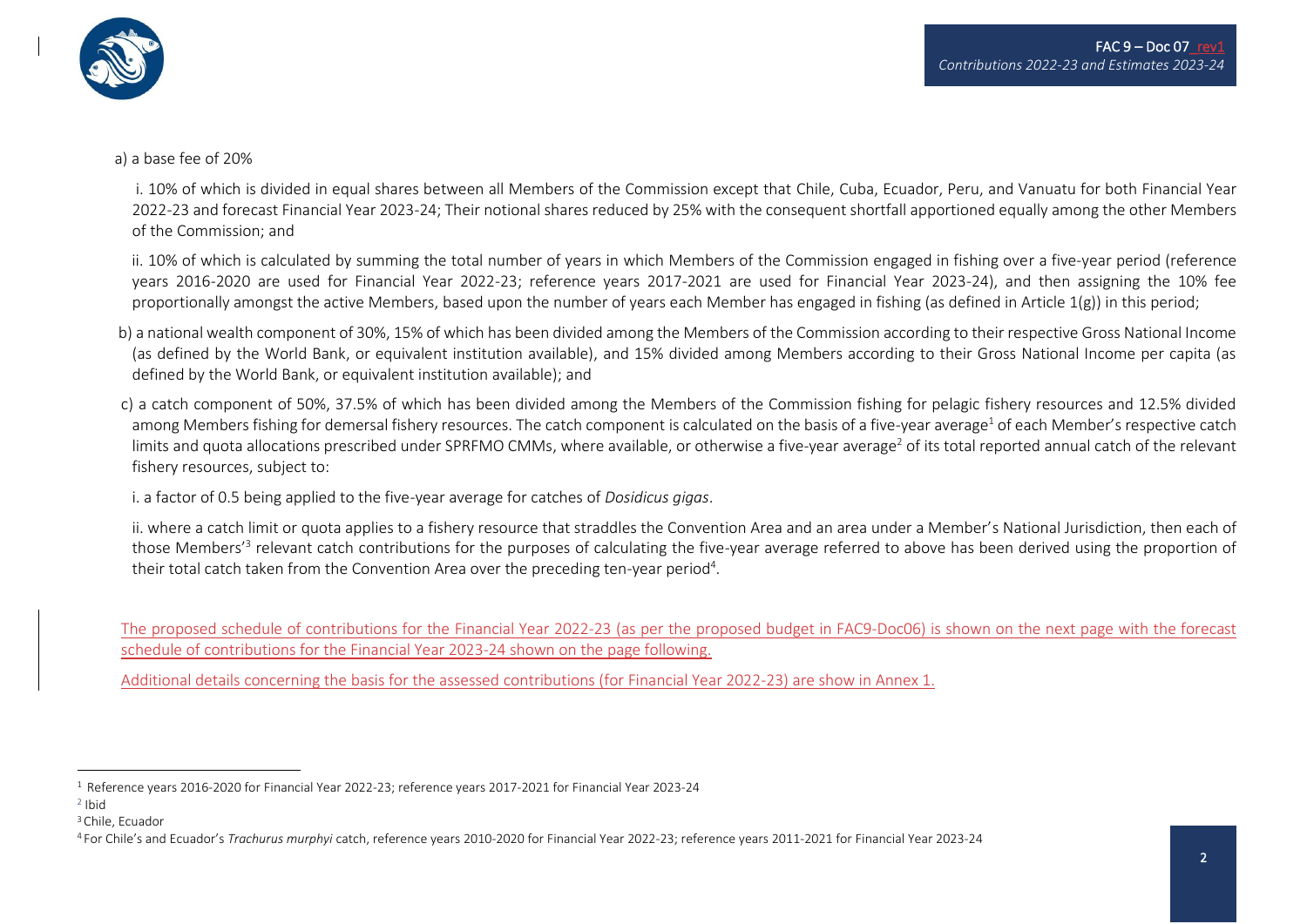

### PROPOSED SCHEDULE OF CONTRIBUTIONS FOR FINANCIAL YEAR 2022-23

|                                 | Base fee         | 20%     | <b>National Wealth</b> | 30%            | Catches             | 50%      |                     |  |
|---------------------------------|------------------|---------|------------------------|----------------|---------------------|----------|---------------------|--|
|                                 |                  | ii.     | <b>GNI</b>             | GNI per capita | Pelagic             | 37.5%    |                     |  |
|                                 | 10%              | 10%     | 15%                    | 15%            | Demersal            | 12.5%    |                     |  |
| Reference years = 2016 to 2020  |                  |         |                        |                | Draft budget (NZ\$) |          | \$1513637           |  |
|                                 | <b>Basic fee</b> |         | Wealth component       |                | Catches             |          | <b>Contribution</b> |  |
| <b>Members</b>                  |                  | ii.     | <b>GNI</b>             | GNI per capita | Pelagic             | Demersal | (NZ\$)              |  |
| Australia                       | 11 3 5 2         | 17 200  | 5 4 4 1                | 31 096         | 0                   | 25 2 58  | 90 349              |  |
| Chile                           | 7 5 6 8          | 13 760  | 1015                   | 7796           | 107 508             | 630      | 138 278             |  |
| China                           | 11 3 5 2         | 17 200  | 58 666                 | 6 1 4 1        | 288 838             | 0        | 382 197             |  |
| Cook Islands                    | 11 3 52          | 10 3 20 | 1                      | 11983          | $\mathbf{0}$        | 14 007   | 47 664              |  |
| Cuba                            | 7 5 6 8          | 0       | 334                    | 4 3 2 9        | 1596                | 0        | 13827               |  |
| Ecuador                         | 7 5 6 8          | 0       | 385                    | 3 2 0 0        | 1549                | 0        | 12703               |  |
| European Union                  | 11 3 5 2         | 13 760  | 60 166                 | 19 7 24        | 53 005              | 525      | 158 534             |  |
| Faroe Islands                   | 11 3 5 2         | 0       | 12                     | 34 345         | 9488                | 0        | 55 197              |  |
| Korea                           | 11 3 5 2         | 17 200  | 6707                   | 19018          | 14 2 60             | 0        | 68 538              |  |
| New Zealand                     | 11 3 52          | 17 200  | 828                    | 23 9 20        | $\mathbf{0}$        | 148 784  | 202 085             |  |
| Peru                            | 7 5 6 8          | 10 3 20 | 781                    | 3 4 7 8        | 18 0 83             | 0        | 40 231              |  |
| <b>Russian Federation</b>       | 11 3 5 2         | 13 760  | 6 1 7 3                | 6 1 8 7        | 28 2 8 9            | 0        | 65761               |  |
| Chinese Taipei                  | 11 3 5 2         | 17 200  | 2 7 1 0                | 16872          | 4651                | 0        | 52786               |  |
| <b>United States of America</b> | 11 3 5 2         | 0       | 83 822                 | 37 347         | 0                   | 0        | 132 521             |  |
| Vanuatu                         | 7 5 6 8          | 3 4 4 0 | 3                      | 1 609          | 40 347              | 0        | 52 968              |  |
| <b>Total</b>                    | 151 364          | 151 364 | 227 046                | 227 046        | 567 614             | 189 205  | 1513637             |  |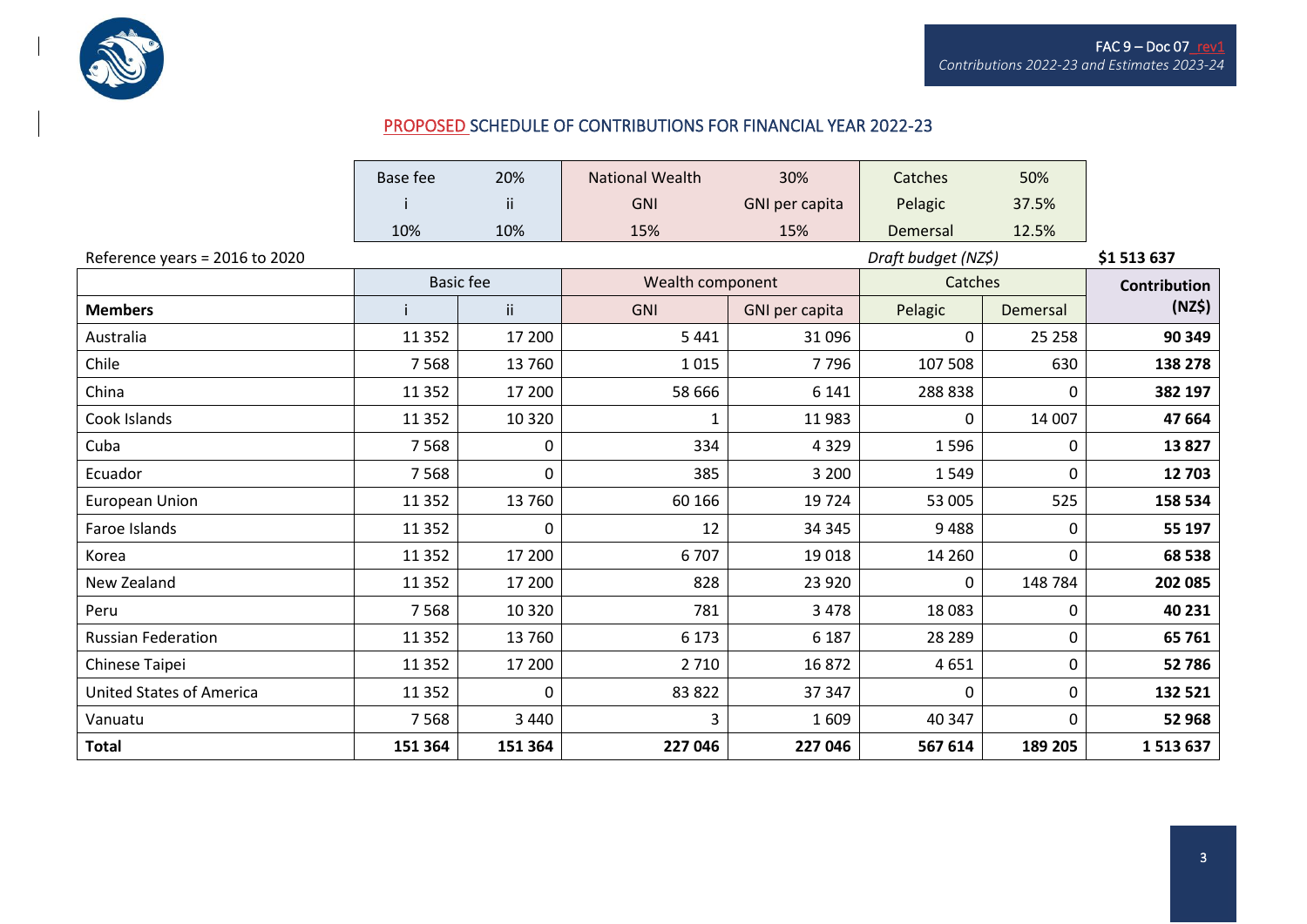

### FORECAST SCHEDULE OF CONTRIBUTIONS FOR FINANCIAL YEAR 2023-24

|                                 | <b>Base fee</b>  | 20%                    | <b>National Wealth</b> | 30%            | Catches     | 50%      |                     |
|---------------------------------|------------------|------------------------|------------------------|----------------|-------------|----------|---------------------|
|                                 |                  | ii.                    | <b>GNI</b>             | GNI per capita | Pelagic     | 37.5%    |                     |
|                                 | 10%              | 10%                    | 15%                    | 15%            | Demersal    | 12.5%    |                     |
| Reference years = 2017 to 2021  |                  | Forecast budget (NZ\$) |                        |                |             |          | 1628562             |
|                                 | <b>Basic fee</b> |                        | Wealth component       |                |             | Catches  | <b>Contribution</b> |
| <b>Members</b>                  | ii.              |                        | <b>GNI</b>             | GNI per capita | Pelagic     | Demersal | (NZ\$)              |
| Australia                       | 12 2 14          | 19 3 8 8               | 5854                   | 33 457         | $\mathbf 0$ | 26 6 27  | 97 541              |
| Chile                           | 8 1 4 3          | 11 633                 | 1 0 9 2                | 8 3 8 8        | 94 511      | 1311     | 125 078             |
| China                           | 12 2 14          | 19 3 88                | 63 1 20                | 6 607          | 322 288     | 0        | 423 617             |
| Cook Islands                    | 12 2 14          | 11 633                 | 2                      | 12 8 93        | 0           | 18 2 13  | 54 954              |
| Cuba                            | 8 1 4 3          | 0                      | 360                    | 4658           | 2 2 0 0     | 0        | 15 360              |
| Ecuador                         | 8 1 4 3          | 0                      | 414                    | 3 4 4 3        | 1 2 5 3     | 0        | 13 2 54             |
| <b>European Union</b>           | 12 2 14          | 15 5 10                | 64 734                 | 21 2 22        | 60792       | 1457     | 175 930             |
| Faroe Islands                   | 12 2 14          | 0                      | 13                     | 36 953         | 10929       | 0        | 60 109              |
| Korea                           | 12 2 14          | 19 3 88                | 7 2 1 6                | 20 4 62        | 15 8 94     | 0        | 75 174              |
| New Zealand                     | 12 2 14          | 19 3 88                | 891                    | 25 7 36        | 0           | 155 962  | 214 191             |
| Peru                            | 8 1 4 3          | 7755                   | 841                    | 3742           | 20856       | 0        | 41 3 38             |
| <b>Russian Federation</b>       | 12 2 14          | 19 3 88                | 6 6 4 2                | 6657           | 32 627      | 0        | 77527               |
| Chinese Taipei                  | 12 2 14          | 19 3 88                | 2 9 1 6                | 18 153         | 3 2 8 6     | 0        | 55 957              |
| <b>United States of America</b> | 12 2 14          | $\mathbf 0$            | 90 186                 | 40 182         | $\mathbf 0$ | 0        | 142 582             |
| Vanuatu                         | 8 1 4 3          | 0                      | 4                      | 1731           | 46 074      | 0        | 55 951              |
| <b>Total</b>                    | 162 856          | 162 856                | 244 284                | 244 284        | 610 711     | 203 570  | 1628562             |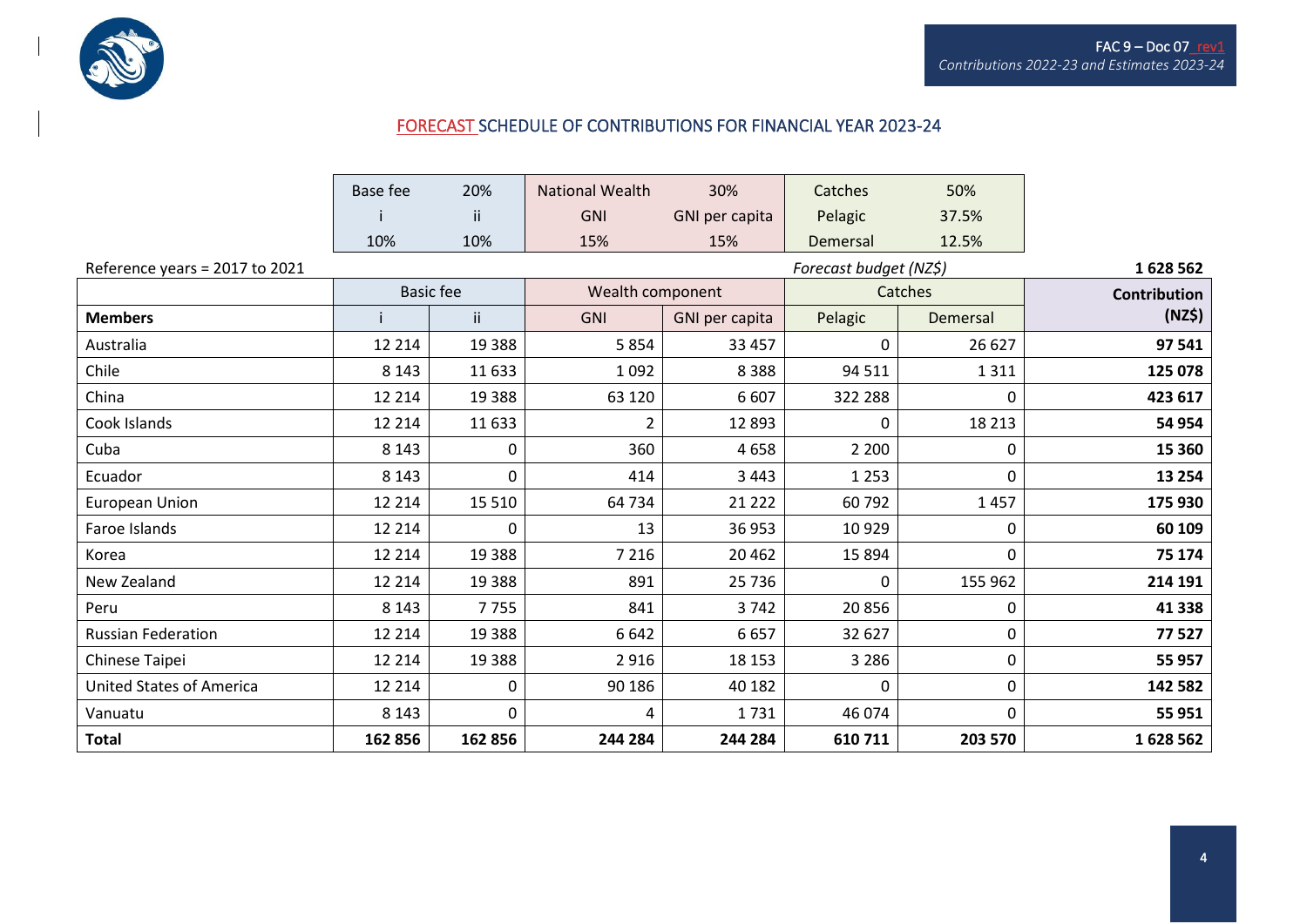

#### ANNEX 1 Membership details for Calculation of contributions for Financial Year 2022-23

| <b>Commission Members</b> | <b>Developing</b><br><b>Country non</b><br>fishing | <b>Fishing</b><br><b>Activity</b><br>$(5 \text{ yrs})$ | $\underline{GM}$ | <b>GNI per</b><br>capita | Pelagic<br>Limits (CJM) | Pelagic<br>Catches<br>(non-CJM) | <b>Bottom</b><br>Limits | Squid<br>Catch | "Weighted<br><b>pelagic</b><br>Limits" |
|---------------------------|----------------------------------------------------|--------------------------------------------------------|------------------|--------------------------|-------------------------|---------------------------------|-------------------------|----------------|----------------------------------------|
| Australia                 | <b>No</b>                                          | $\overline{5}$                                         | \$1 380 168      | \$53 730                 |                         |                                 | 432 800                 |                |                                        |
| Chile                     | Yes                                                | $\overline{4}$                                         | \$257460         | \$13 470                 | 70 081 044              | 270 426                         | 10 800                  | 3              | 70 351 471                             |
| China                     | $\underline{\mathsf{No}}$                          | $\overline{5}$                                         | \$14 880 745     | \$10 610                 | 35 547 200              | 532 948                         |                         | 305 861 560    | 189 010 928                            |
| Cook Islands              | <b>No</b>                                          | $\overline{3}$                                         | \$363            | \$20705                  |                         |                                 | 240 000                 |                |                                        |
| Cuba                      | Yes                                                | $\theta$                                               | \$84 811         | \$7480                   | 1 044 200               |                                 |                         |                | 1 044 200                              |
| Ecuador                   | Yes                                                | $\overline{0}$                                         | \$97 612         | \$5 530                  | 1013800                 |                                 |                         |                | 1 0 1 3 8 0 0                          |
| <b>European Union</b>     | $\underline{\mathsf{No}}$                          | $\overline{4}$                                         | \$15 261 326     | \$34 081                 | 34 208 200              | 477 628                         | 9 0 0 0                 | 26             | 34 685 841                             |
| Faroe Islands             | No                                                 | $\overline{0}$                                         | \$3 0 70         | \$59 343                 | 6 208 600               |                                 |                         |                | 6 208 600                              |
| Korea                     | <b>No</b>                                          | 5                                                      | \$1701253        | \$32 860                 | 7 300 600               | 223 200                         |                         | 3 616 020      | 9 3 3 1 8 1 0                          |
| New Zealand               | <b>No</b>                                          | $\overline{5}$                                         | \$210 111        | \$41 330                 |                         |                                 | 2 549 400               |                |                                        |
| Peru                      | Yes                                                | $\overline{3}$                                         | \$198 218        | \$6 0 10                 | 10 973 000              | 224 470                         | $\sim$                  | 1 271 035      | 11 832 988                             |
| <b>Russian Federation</b> | $\underline{\mathsf{No}}$                          | $\overline{4}$                                         | \$1 565 767      | \$10 690                 | 18 382 200              | 129 465                         |                         |                | 18 5 11 6 6 5                          |
| <b>Chinese Taipei</b>     | $\underline{\mathsf{No}}$                          | 5                                                      | \$687486         | \$29 153                 |                         |                                 |                         | 6 086 700      | 3 043 350                              |
| United States of America  | <b>No</b>                                          | Q                                                      | \$21 261 604     | \$64 530                 |                         |                                 |                         |                |                                        |
| Vanuatu                   | Yes                                                |                                                        | \$853            | \$2780                   | 26 173 400              | 229 000                         |                         |                | 26 402 400                             |
| <b>Totals</b>             | 15                                                 | 44                                                     | \$57 590 847     | \$392 302                | 210 932 244             | 2 087 137                       | 3 242 000               | 316 835 345    | 371 437 053                            |

#### Notes:

Developing Country non-fishing = a developing country Member of the Commission that was not engaged in fishing for fishery resources in the previous calendar year 2 years prior to the year in which the budget is adopted.

Fishing Activity (5 yrs) = the total number of years in which Members of the Commission engaged in fishing over a five year period which begins six years before the calendar year in which the budget is adopted.

GNI and GNI per capita = the latest available figures for Gross National Income/Gross National income per capita (as defined by the world bank).